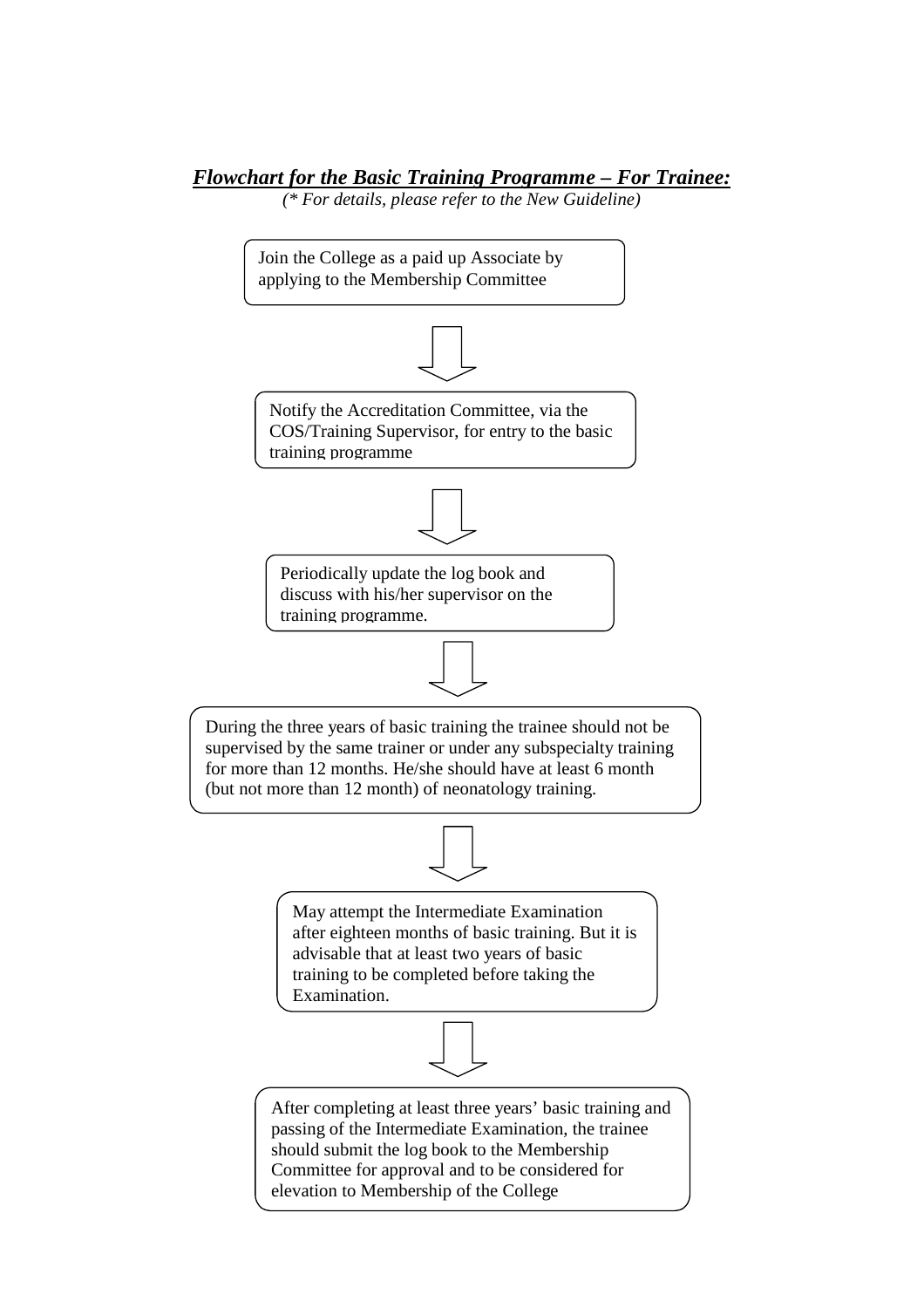## *Flowchart for the Higher Training Programme – For Trainee:*

*(\* For details, please refer to the New Guideline)*